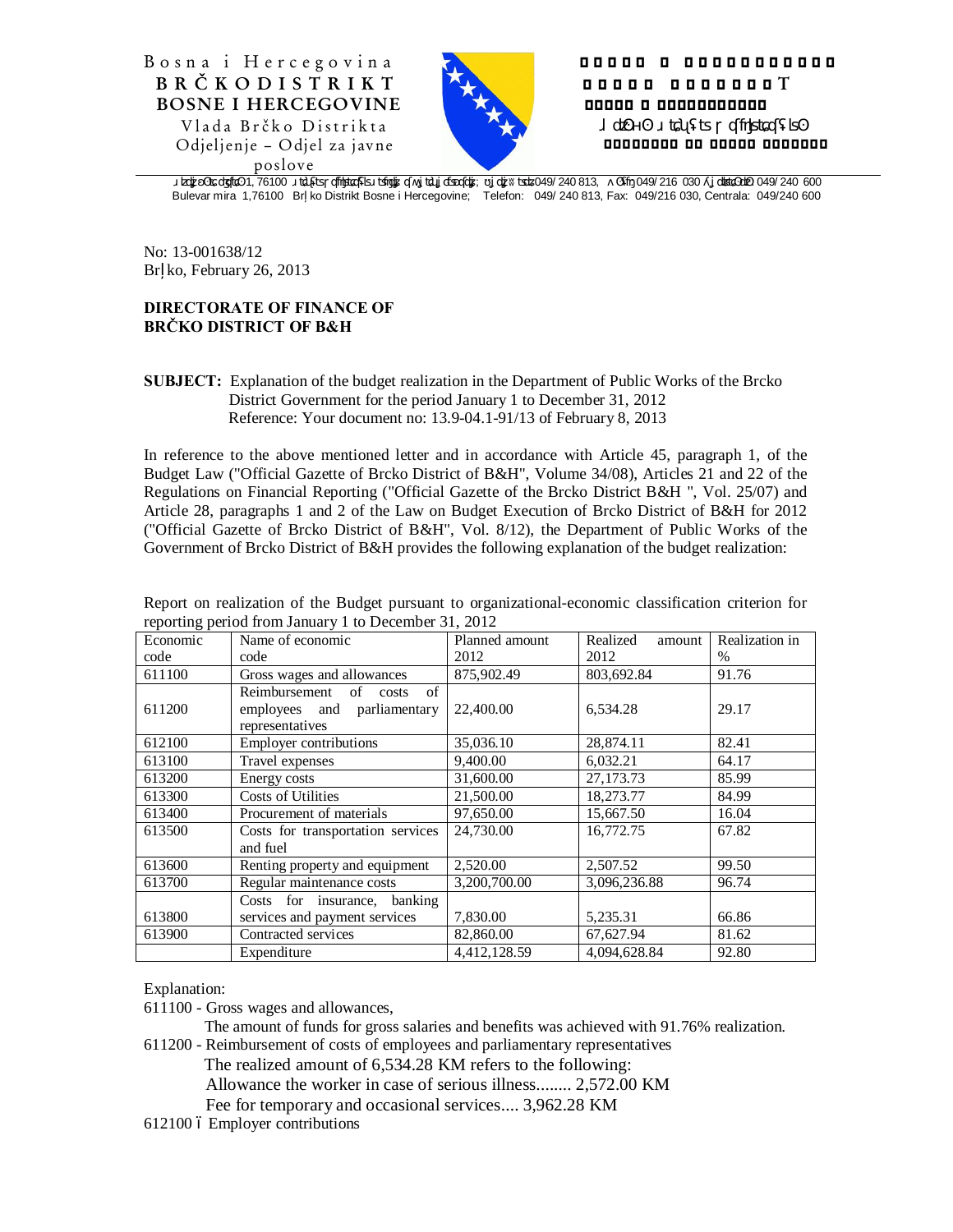| Planned amount in 2012, was 35,036.10 KM, and realized amount is 28,874.11K M.                                      |  |  |
|---------------------------------------------------------------------------------------------------------------------|--|--|
| 613100 ó Travel costs                                                                                               |  |  |
| Realized amount of 6,032.21 KM refers to the following:                                                             |  |  |
| Per diems in the country 2,714.50 KM                                                                                |  |  |
| Per diems abroad950.00 KM                                                                                           |  |  |
| Accommodation costs during business travel in country1,385.50 KM                                                    |  |  |
| Accommodation cost during business travel abroad  652.00 KM                                                         |  |  |
| Travel costs abroad by public and official transportations means193.01 KM                                           |  |  |
| Travel costs in the country by official transportation means102.20 KM<br>Other costs of the business travel35.00 KM |  |  |
| 613200 ó Energy costs                                                                                               |  |  |
| Realized amount of 27,173.73 KM refers to the following:                                                            |  |  |
| Expenses for electricity16,343.73 KM                                                                                |  |  |
|                                                                                                                     |  |  |
| 613300 ó Utilities costs                                                                                            |  |  |
| Realized amount of 18,273.77 KM refers to the following:                                                            |  |  |
| Expenses for water supply and sewerage1,732.80 KM                                                                   |  |  |
| Expenses for telephone and postal services, Internet 13,592.57 KM                                                   |  |  |
| Expense for garbage disposal services2,948.40 KM                                                                    |  |  |
| 613400 ó Procurement of material and inventory                                                                      |  |  |
| Realized amount of 15,667.50 KM refers to the following:                                                            |  |  |
| Expanses for blank forms and paper and computer material12,579.55 KM                                                |  |  |
| Small inventory and other material2,248.36 KM                                                                       |  |  |
| Cleaning material839.59 KM                                                                                          |  |  |
| This economic code shows a small percentage of realization because the conditions for the                           |  |  |
| implementation of activities related to house numbers tiles and street name plate, as well as                       |  |  |
| panels with names of streets and squares are not created.                                                           |  |  |
| 613500 ó Costs for transportation services and fuel                                                                 |  |  |
| Realized amount of 16,772.75 KM refers to the following:                                                            |  |  |
| Petrol6,055.66 KM                                                                                                   |  |  |
| Diesel9,468.09 KM                                                                                                   |  |  |
| Registration of motor vehicles, transport services1,249.00 KM                                                       |  |  |
| 613600-Renting property and equipment                                                                               |  |  |
| Realized amount of 2,507.52 KM refers to the payment of the rent to the JP šLuka Brckoo for                         |  |  |
| the use of office space by the Port Authority of the Brcko District of B&H, on the basis of                         |  |  |
| concluded Contract on Lease.                                                                                        |  |  |
| 613700 ó Regular maintenance costs                                                                                  |  |  |
| Realized amount of 3,096,236.88 KM refers to the following:                                                         |  |  |
| Maintenance and repair services of roads, railways and bridges2,420,303.66 KM                                       |  |  |
| Park maintenance, planting material for parks and green spaces511,896.25 KM                                         |  |  |
| Maintenance and repair services of vehicles 19,963.04 KM                                                            |  |  |
| Maintenance and repair services of equipment 3,030.02 KM                                                            |  |  |
| Traffic signals 140,280.54 KM<br>Material and maintenance and repair of buildings 763.37 KM                         |  |  |
| 613800 ó Insurance expenses, banking relationship and system of paymnet                                             |  |  |
| Realized amount of 5,235.31 KM refers to:                                                                           |  |  |
| Car insurance2.955,31 KM                                                                                            |  |  |
| Insurance of workers2.280,00 KM                                                                                     |  |  |
| 613900 ó Contracted services                                                                                        |  |  |
| Realized amount of 67,627.94 KM refers to the following:                                                            |  |  |
| Cleaning and maintenance services10,052.64 KM                                                                       |  |  |
| Advertising32,003.73 KM                                                                                             |  |  |
| Entertainment cost6,632.20 KM                                                                                       |  |  |
| Services of professional education5,815.13 KM                                                                       |  |  |
| Cost in case of death of immediate member of family1,286.00 KM                                                      |  |  |
| Temporary service contract, work in Commissions9,983.70 KM                                                          |  |  |
|                                                                                                                     |  |  |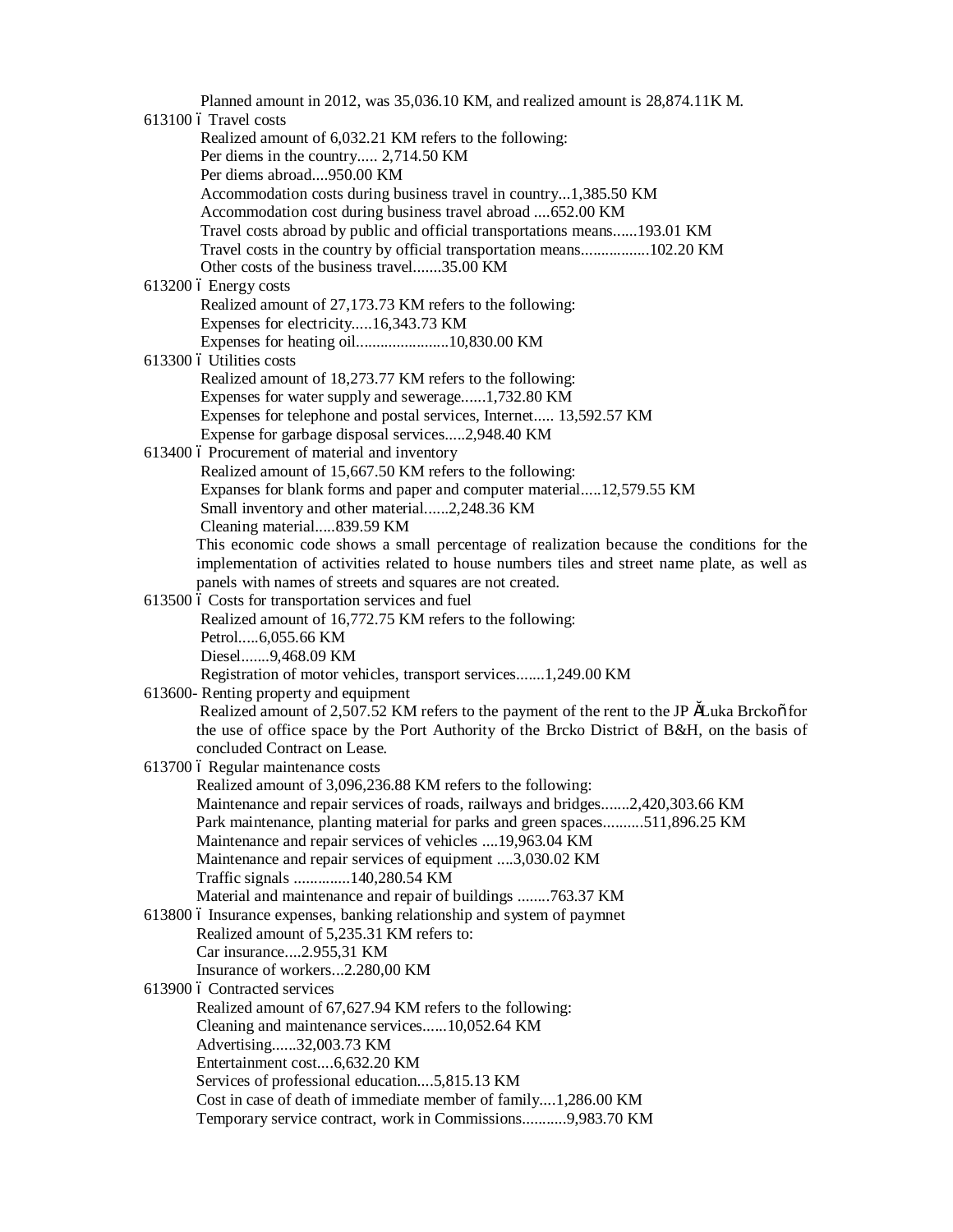Media services and other miscellaneous services.......154.24 KM Services of making inscriptions, replacement of memorandum tiles, official identity cards ....1.414,80 KM Flower arrangements and wreaths......60.00 KM Cost of pest control.......50.00 KM Other.............................175.50 KM

As a result, realization of the Budget for 2012, in the Department of Public Works of the Government of Brcko District of B&H, was achieved with the rate of 92.80%.

The Department of Public Works of the Government of Brcko District of B&H, on the basis of its competences, earns the following types income:

1. Within the competence of the Sub-department for roads and parks

**722 135** - other administrative fees, which refers to the travel approval application fee and the permit itself; the amount charged during 2012 was 510.00 KM.

**722 653** - revenue from issuing travel approvals relating to consent for placing advertising on roads and consent for emergency use of roads (large-size cargo transportation through the city); the amount charged during 2012 was 1,719.16 KM.

**723 111** 6 violation fines and procedural costs paid by natural persons; the amount charged during 2012 was 0.00 KM

**732 116** - received grants from local communities; the amount charged during 2012 was 1,733.24 KM which relates to the participation of local communities in road paving.

2. Within the competence of the Sub-department for public transportation and vehicle maintenance **722 652** - revenues from issuing licenses for transportation of persons and goods; the amount charged during 2012 was 45,390.00 KM.

**722 135** - other administrative fees; the amount charged during 2012 was 7,230.00 KM and it refers to the following:

- application fees for issuing licenses for transport of persons and goods;

- application fees for issuing certificates for technical equipment of vehicles for international road transport, as well as the certificate itself;

- application fee for issuing certificate to an entrepreneur who has not unregistered his business issued for the purposes of registration of passenger and freight vehicles, as well as certificate itself;

- application fee for issuing certificate of non-possession of a license-approval to perform any type of public transportation activity, and the certificate itself;

- application fee for a waiting list for taxi operators;

- application fee for issuing bilateral licenses for transport of goods;

- application fee for forms issued by the port authority such as application fee for issuing a decision for boat registration, as well as the decision itself, application fee for extension of navigation license;

- application fee for calibration of boats;

- application fee for inspection of boats;

**722 594** - fee for blank forms issued by the port authority (navigation license); the amount charged during 2012 was 1,280.00 KM;

**722 595** - fee for calibration of boats, the amount charged during 2012 was 885.00 KM;

**722 596** - fee for inspections of boats, the amount charged during 2012 was 2,070.00 KM.

**722 123** - application fee which refers to the fees for issuing a decision, but only for work of stations for technical inspection of vehicles; the amount charged during 2012 was 50.00 KM.

**722 424** - fees for the work of Commission, but only for stations for technical inspection of vehicles; the amount charged during 2012 was 0.00 KM.

**722 655** - revenues from completed technical inspection of vehicles, 2% paid by the station for technical inspection of vehicles into the Single Account of Brcko District of B&H; the amount charged during 2012 was 16,484.26 KM.